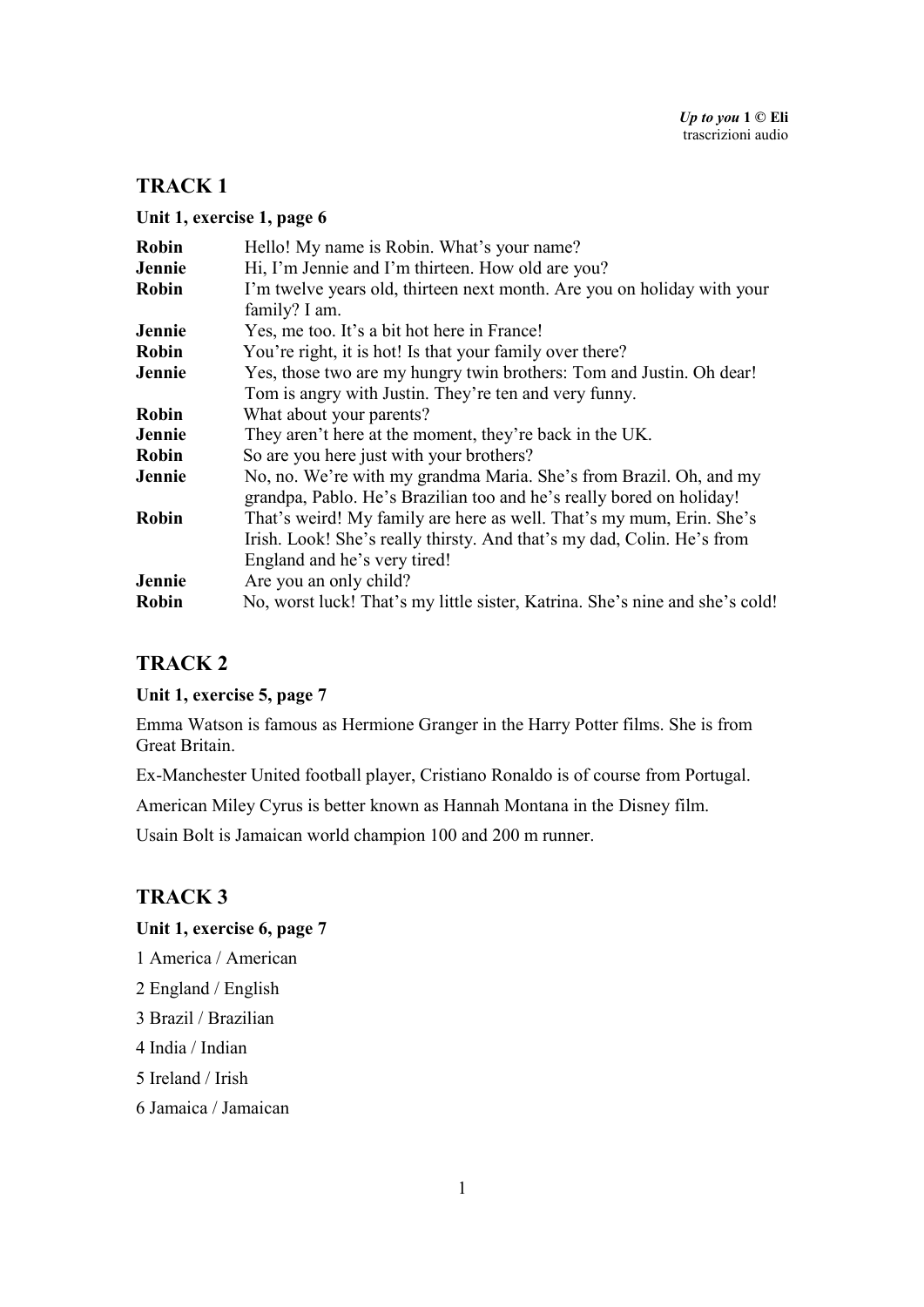7 Portugal / Portugese 8 UK / British

# **TRACK 4**

#### **Unit 1, exercise 5, page 9**

| <b>Matt</b> | Hi! How are you?                             |
|-------------|----------------------------------------------|
| Julia       | Fine, thanks. And you?                       |
| <b>Matt</b> | I'm fine too. Is your name Julia?            |
| Julia       | Yes, it is, and what's your name?            |
| <b>Matt</b> | Matt.                                        |
| Julia       | Where are you from, Matt?                    |
| <b>Matt</b> | I'm English, and you?                        |
| Julia       | I'm from the USA.                            |
| <b>Matt</b> | Wow! You're American. How old are you Julia? |
| Julia       | $\Gamma$ m 13.                               |
| <b>Matt</b> | Oh, cool. I'm thirteen too!                  |

# **TRACK 5**

#### **Unit 1, exercise 1, page 10**

#### **1** Meet the Smiths

The Smith family is a typical British family. Dad is 43 years old and an office worker, Michael Smith; Mum is 39 and a part-time classroom assistant, Lisa Smith; and their children are Jack, 14, and Chloe, 11. Oh, and 3 years old chocolate-brown Labrador, Max (a dog, not a child!).

#### **2** From city to town

Mr and Mrs Smith are originally from London, but the Smith family home is in a small town in the south east of England. It is a three-bedroom house with a big garden and a barbecue area for the summer.

#### **3** Family fears

Mum is terrified of spiders – big or small! Chloe is afraid of the dark and Jack and Dad are afraid of Mum!

#### **4** Bad things about the Smiths

Mr Smith is a snorer when the TV is on in the evening and he is tired. Mrs Smith is a shouter especially at Jack and his messy room. Chloe is a texting fanatic and Max is a food fanatic.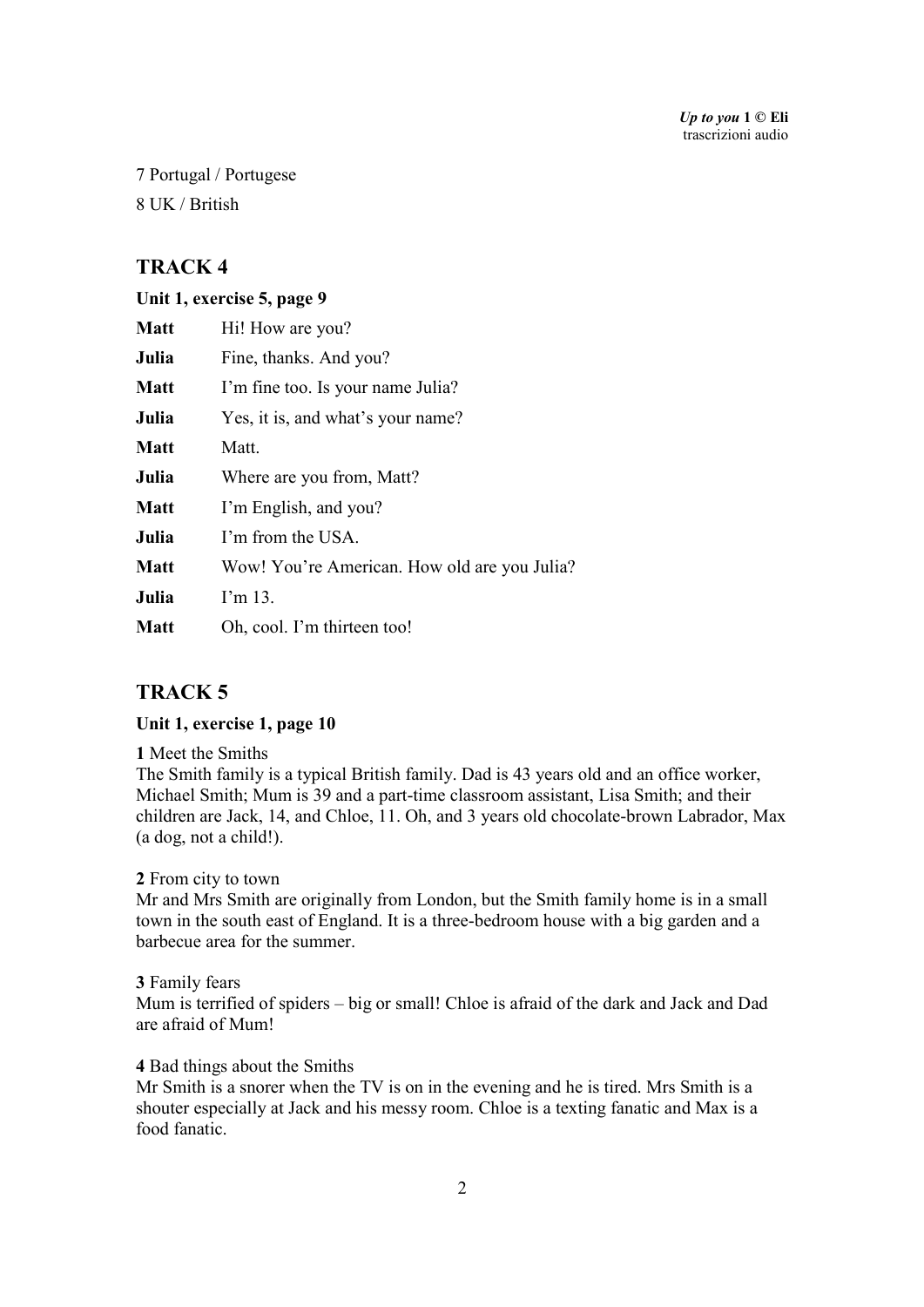# **Unit 2, exercise 1, page 12**

| <b>Robin</b> | This curry is really good!                                                                                                                                    |
|--------------|---------------------------------------------------------------------------------------------------------------------------------------------------------------|
| Jennie       | Yes, I love curries! We're lucky - there wasn't an Indian restaurant in last<br>year's hotel.                                                                 |
| <b>Robin</b> | There are a lot of good restaurants here.                                                                                                                     |
| Jennie       | Really? Are there any fish and chip shops? I love chips!                                                                                                      |
| <b>Robin</b> | No, there aren't any fast food restaurants here. Anyway, I prefer my Dad's<br>cooking. Imagine, he's on holiday, but he misses his kitchen at home!           |
| Jennie       | Is he a chef?                                                                                                                                                 |
| <b>Robin</b> | No, but give him six eggs, a few tomatoes, some cheese, and in five<br>minutes he makes a wonderful omelette. When he puts it on the table we<br>all applaud. |
| Jennie       | But an omelette is easy! Put two eggs in a bowl, mix, and put it in the<br>frying pan for a few minutes                                                       |
| Robin        | Yes, but there is something else, he puts a silly hat on his head when he<br>cooks!                                                                           |
| Jennie       | Ha ha!                                                                                                                                                        |

# **TRACK 7**

# **Unit 2, exercise 1, page 16**

| <b>Robin</b> | Hello Keith, thank you for the interview. Tell us about your restaurant.                                                                                                                           |
|--------------|----------------------------------------------------------------------------------------------------------------------------------------------------------------------------------------------------|
| Keith        | Well, it's not a big restaurant, there are fifteen tables. It is a very good restaurant<br>- there are lots of good reviews on the internet. This is because my kitchen is<br>very clean $-$ look! |
| Robin        | Oh yes, there aren't any dirty plates here!                                                                                                                                                        |
| Keith        | I like my kitchen – there are two ovens, a very big fridge and a lot of shelves for<br>food. Look in this drawer – tell me, how many knives and forks are there?                                   |
| Robin        | I think there are over fifty.                                                                                                                                                                      |
| Keith        | Yes, very good! There are a lot, fifty-five of each!                                                                                                                                               |
| Robin        | That is a lot! Keith, where are you from? Are you English?                                                                                                                                         |
| Keith        | Yes, I am. In fact bangers and mash are my favourite food! A lot of people ask<br>for it.                                                                                                          |
| <b>Robin</b> | Bangers and mash? What's that?                                                                                                                                                                     |
|              |                                                                                                                                                                                                    |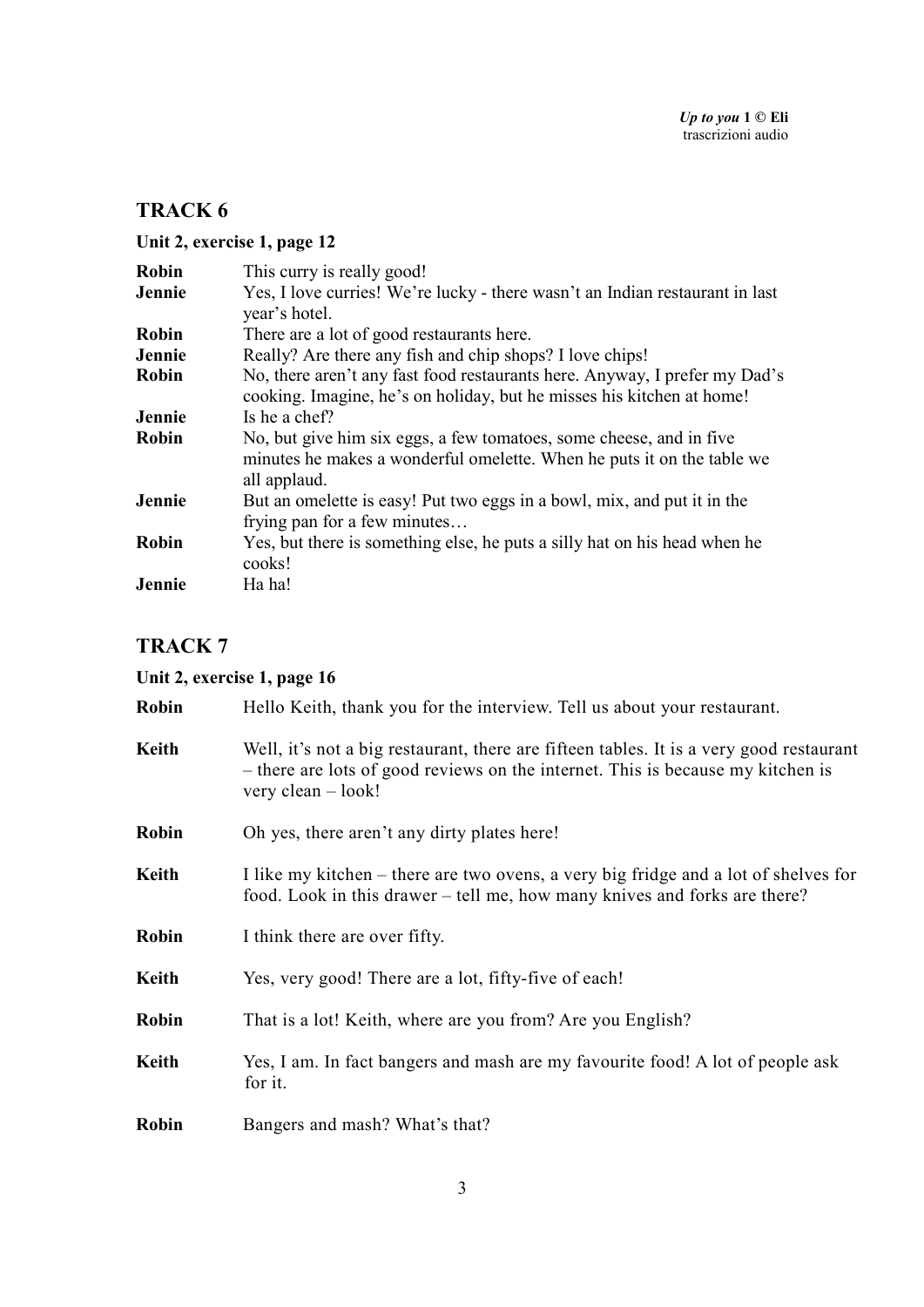#### *Up to you* **1 © Eli**  trascrizioni audio

| Keith        | It's a typical British dish. You need a few potatoes and sausages – well actually,<br>a lot of potatoes and sausages – some milk, a little butter and salt. Oh, and of<br>course, an onion. How much time is there before your next interview? |
|--------------|------------------------------------------------------------------------------------------------------------------------------------------------------------------------------------------------------------------------------------------------|
| <b>Robin</b> | Over an hour.                                                                                                                                                                                                                                  |
| Keith        | Great! Sit down, and try some bangers and mash!                                                                                                                                                                                                |

### **TRACK 8**

#### **Unit 2, exercise 3, page 17**

**Bangers and mash.** Boil the potatoes, then mash them together with the butter, milk and salt. Cook the sausages and the onion in a frying pan, then add them to the mashed potato - easy!

## **TRACK 9**

## **Unit 2, exercise 4, page 17**

New York Steak with Horseradish Asiago Crust.

### **TRACK 10**

#### **Unit 3, exercise 1, page 18**

| <b>Robin</b> | Hi, Jennie! What's up?                                                                                                                                                                       |
|--------------|----------------------------------------------------------------------------------------------------------------------------------------------------------------------------------------------|
| Jennie       | Oh, it's just my terrible twin brothers, Tom and Justin.                                                                                                                                     |
| <b>Robin</b> | What do you mean?                                                                                                                                                                            |
| Jennie       | Well, Tom is sure this is his bag because it's got red trainers, a football t-<br>shirt, a play station and an mp3 player, and Justin hasn't got any of those.                               |
| Robin        | So?                                                                                                                                                                                          |
| Jennie       | So, Justin is sure this is his bag because it's also got a skateboard, a digital<br>camera, a notebook, a Wales rugby shirt and a Marvel comic book, and<br>Tom hasn't got any of those.     |
| <b>Robin</b> | I'm sorry! I don't understand! What's the problem?                                                                                                                                           |
| Jennie       | The problem is that one bag is here and one bag is on an aeroplane to New<br>York!                                                                                                           |
| <b>Robin</b> | $Eh$ ?                                                                                                                                                                                       |
| Jennie       | Look at this postcard from the airport                                                                                                                                                       |
| <b>Robin</b> | "We are sorry, but your missing bag is not at the airport's lost property<br>office, but it is on flight 2374 to New York." Oh, now I see! So whose bag<br>is this? Is it Tom's or Justin's? |
| Jennie       | I've got no idea!                                                                                                                                                                            |

### **TRACK 11**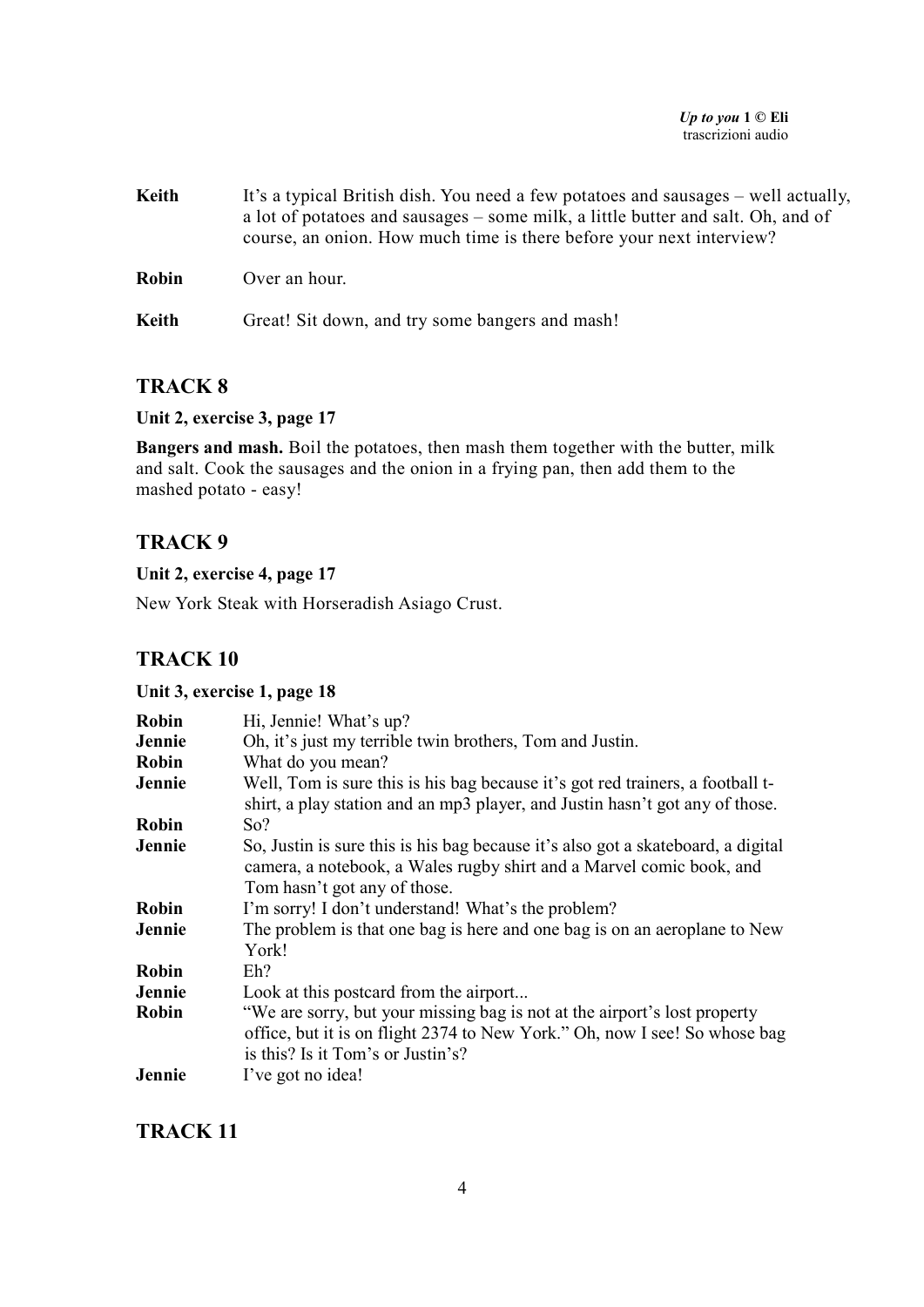*Up to you* **1 © Eli**  trascrizioni audio

#### **Unit 3, exercise 4, page 19**

1. It's Justin's baseball cap.

- 2. They're Jennie's inline skates.
- 3. It's Jennie's digital camera.
- 4. They're Tom's keys.
- 5. It's Tom and Justin's laptop.
- 6. It's Jennie's mobile phone.
- 7. It's Tom's Mp3 player.
- 8. It's Justin's notebook.
- 9. It's Justin's skateboard.
- 10. They're Tom's trainers.

### **TRACK 12**

#### **Unit 3, exercise 5, page 19**

Jennie has got dark hair and blue eyes. She's got a small nose and a pretty smile. She's tall and slim and she has got very long legs. The twins, Tom and Justin, are also tall but not very slim. They've got short blond hair and brown eyes. They've got a great suntan!

### **TRACK 13**

#### **Unit 3, exercise 1, page 22**

Meet Joshua Jones. He is a spy, maybe not your typical "00" kind of spy, but he is still a spy. So, what has he got that makes him a good spy? Well, he hasn't got very long legs for running or very strong arms or shoulders for fighting. He has got a very ordinary face, and it is because of this that he is a very successful spy. He has got an average nose; an average mouth; his ears are not too big and not too small; he hasn't got any freckles or spots; his teeth are straight and he hasn't got any scars or birthmarks on his cheeks or forehead. His hair isn't very dark and isn't very fair. In fact he hasn't got anything unusual about him at all!

But has he got true spy quality?

Well, he has got good observation skills and a lot of common sense. Oh, and he's got a lot of spy gadgets. He's got a spy ear for listening to secret conversations; he's got a spy pen to record voices; he's got spy sunglasses to see behind him; he's got a secret spy camera in his baseball cap and a mobile phone watch on his wrist.

**TRACK 14 Unit 4, exercise 3, page 26**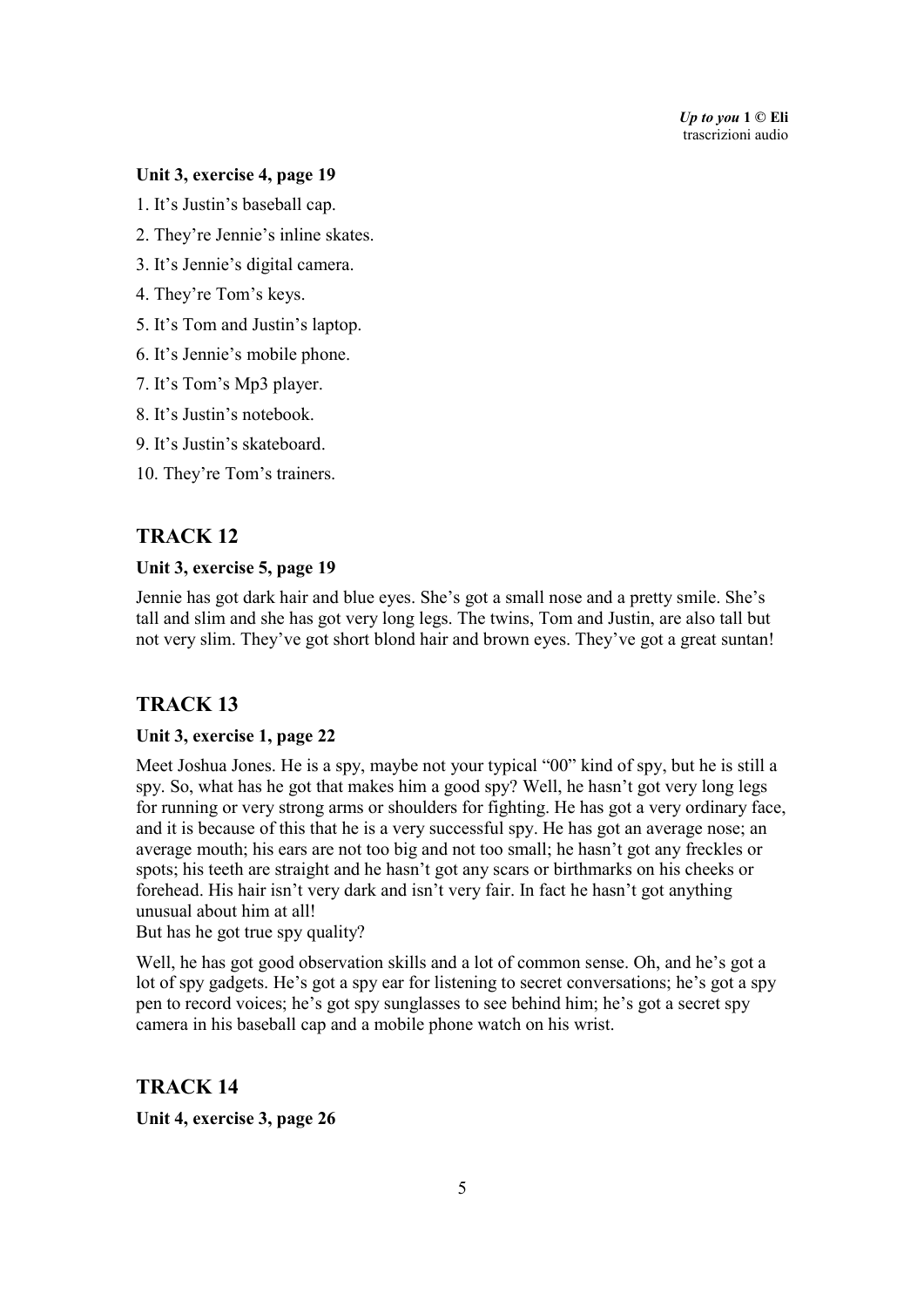*Up to you* **1 © Eli**  trascrizioni audio

- 1. Watches
- 2. Goes
- 3. Finishes
- 4. Relaxes
- 5. Misses
- 6. Studies
- 7. Flies

### **TRACK 15**

#### **Unit 4, exercise 4, page 27**

**FRANK** I usually get up at half past nine and I always have a shower. Then I have breakfast. I usually have cereal and toast, but I sometimes have bacon and eggs – but only if I'm really hungry! I usually take my dog, Spot, for a walk on the beach – I love my dog! I always play football with my friends after lunch! I never go to bed early when I am on holidays!

## **TRACK 16**

#### **Unit 4, exercise 1, page 28**

Good morning! We have got a lot of activities organised for you today – you always have fun at Buttons Holiday Camp! Lunch is at the usual time of a quarter to one. Today's menu is tuna salad – Chef Tony usually makes an excellent tuna salad!

The afternoon's activities begin with watergym, this starts at a quarter past three. It's Thursday, so after forty five minutes we've got the weekly water volley ball match – please sign up before twelve o'clock.

Dinner is at twenty to eight, Chef Tony says it is his favourite dish, so I look forward to that – Chef Tony never disappoints!

This morning, at ten o'clock, we've got a table tennis tournament, then the big football game – we, the staff of the camp, play football with you. DJ Dan is in goal, he's here for tonight's disco - this begins at a quarter past nine. DJ Dan always plays great music, I hope he is a good goalkeeper too! Come along to the pitch behind the restaurant at half past eleven, and cheer for us – we sometimes win!

Ok, it's ten to ten, it's time to get ready for the table tennis tournament. Have a great day at Buttons Holiday Camp!

#### **TRACK 17**

#### **Unit 4, exercise 4, page 29**

She sells sea shells by the sea shore.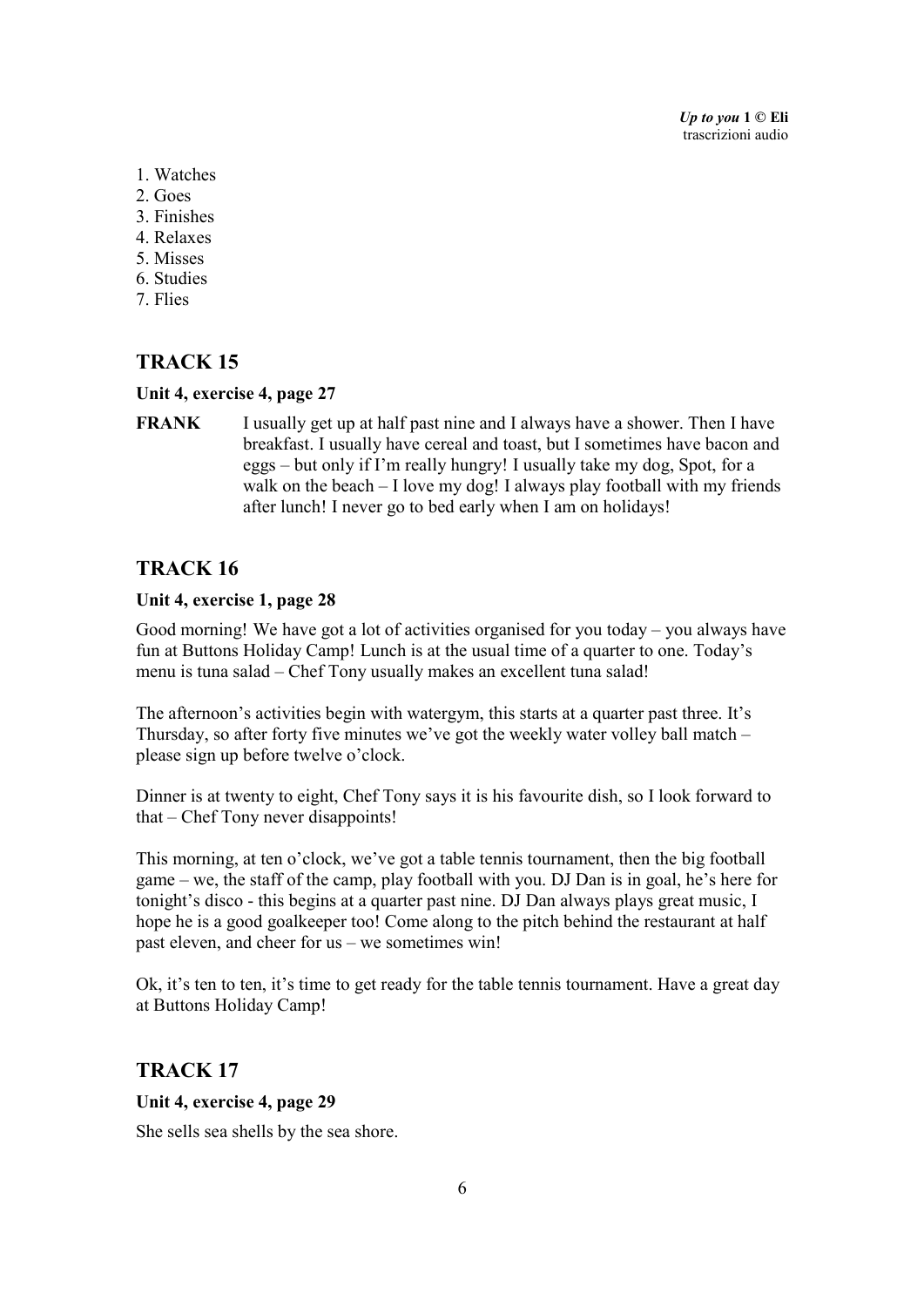And the shells she sells are surely sea shells.

# **TRACK 18**

#### **Unit 5, exercise 1, page 30**

#### **Science Museum Come and visit the Science Museum's great new space exhibition!**

How much do you know about our solar system and its planets? Do you know that...

- **Mercury** doesn't have any moons, but the sun rises twice a day.
- **Venus** has very long days and the sun rises in the West and sets in the East. It doesn't have any moons. It has amazing volcanoes. It's only 3.5 Earth months away!
- **Earth** is the only planet in the Solar System where conditions are right for intelligent life to evolve.
- **Mars** is often called the "Red Planet" because of its colour. It has 2 moons.
- **Jupiter** is very big and it has an incredible 63 moons! It only takes 18 months to arrive from Earth, but don't forget your umbrella, for the storms.
- **Saturn** has a spectacular ring system and also has a lot of moons 60! It takes 29.4 Earth months to arrive there but you don't need a telescope to see it from Earth.
- **Uranus** is a giant ball of gas and it spins on its side. It has 27 moons and it takes 8.5 Earth years to arrive there!
- **Neptune** has very wild weather with very fast winds. Because of the special gases, Neptune is blue. It is 12 Earth years away! Now that's far!

# **TRACK 19**

#### **Unit 5, exercise 5, page 31**

| <b>Speaker</b> | This is the Science museum's information service. What information do<br>you require? |
|----------------|---------------------------------------------------------------------------------------|
| <b>Robin</b>   | When does the museum open and close?                                                  |
| <b>Speaker</b> | It opens at 10 am and closes at 6 pm every day except Mondays.                        |
| <b>Robin</b>   | OK. And how much does it cost?                                                        |
| <b>Speaker</b> | Well it doesn't cost anything. It's free, except for some exhibitions.                |
| Robin          | Does the museum have exhibitions at the moment?                                       |
| <b>Speaker</b> | Yes, it does. There is the Space exhibition and the Energy and Time<br>exhibitions.   |
| <b>Robin</b>   | I see. How do I get to the museum.                                                    |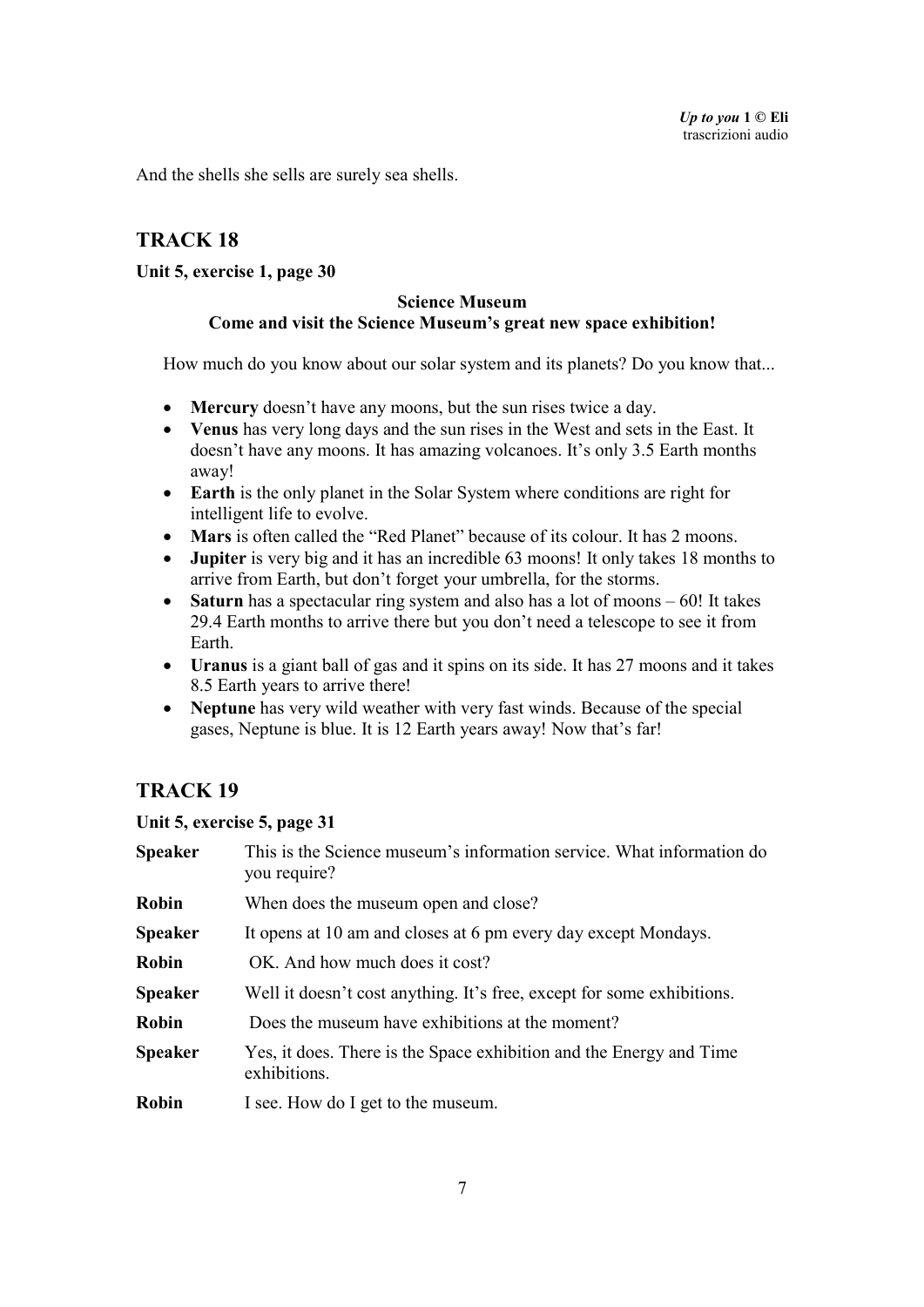| <b>Speaker</b> | Well there are buses (numbers 23 and 24) from the centre of town and<br>it's not very far to walk. |
|----------------|----------------------------------------------------------------------------------------------------|
| Robin          | Thank you for your help.                                                                           |
| <b>Speaker</b> | You're welcome.                                                                                    |

|  | Unit 5, exercise 6, page 31 |  |  |  |
|--|-----------------------------|--|--|--|
|--|-----------------------------|--|--|--|

| Jennie       | So, when does the museum open and close?                                          |
|--------------|-----------------------------------------------------------------------------------|
| <b>Robin</b> | It opens at 10 o'clock and closes at 6 o'clock every day except Mondays.          |
| Jennie       | How much does it cost?                                                            |
| <b>Robin</b> | It doesn't cost anything. It's free!                                              |
| Jennie       | Great! Does it have any exhibitions?                                              |
| <b>Robin</b> | Yes, it does, three: a Space exhibition; an Energy exhibition: and a Time<br>one. |
| Jennie       | Last question! How do we get there?                                               |
| <b>Robin</b> | Well, do you want to walk?                                                        |
| Jennie       | No, I don't!                                                                      |
| Robin        | OK, then there are two buses. Number 23 and number 24.                            |

# **TRACK 21**

# **Unit 5, exercise 1, page 34**

| <b>Interviewer</b> | What qualities does a personal shopper need?                                                 |
|--------------------|----------------------------------------------------------------------------------------------|
| Megan              | A good personal shopper loves shopping, is patient and creative when                         |
|                    | people change their minds!                                                                   |
| <b>Interviewer</b> | Who do personal shoppers shop for?                                                           |
| Megan              | All kinds of people: busy people, people who don't know how to shop,                         |
|                    | and I shop for teenagers.                                                                    |
| <b>Interviewer</b> | Where do personal shoppers shop?                                                             |
| Megan              | On-line: in shopping centres or big department stores; or in little<br>specialist shops.     |
| <b>Interviewer</b> | How much money do people usually spend?                                                      |
| Megan              | That's difficult! People don't want to spend too much, but they want<br>good quality things. |
| <b>Interviewer</b> | Which items do you prefer shopping for?                                                      |
| Megan              | I love shopping for gadgets like mobile phones. I don't like shopping for<br>shoes!          |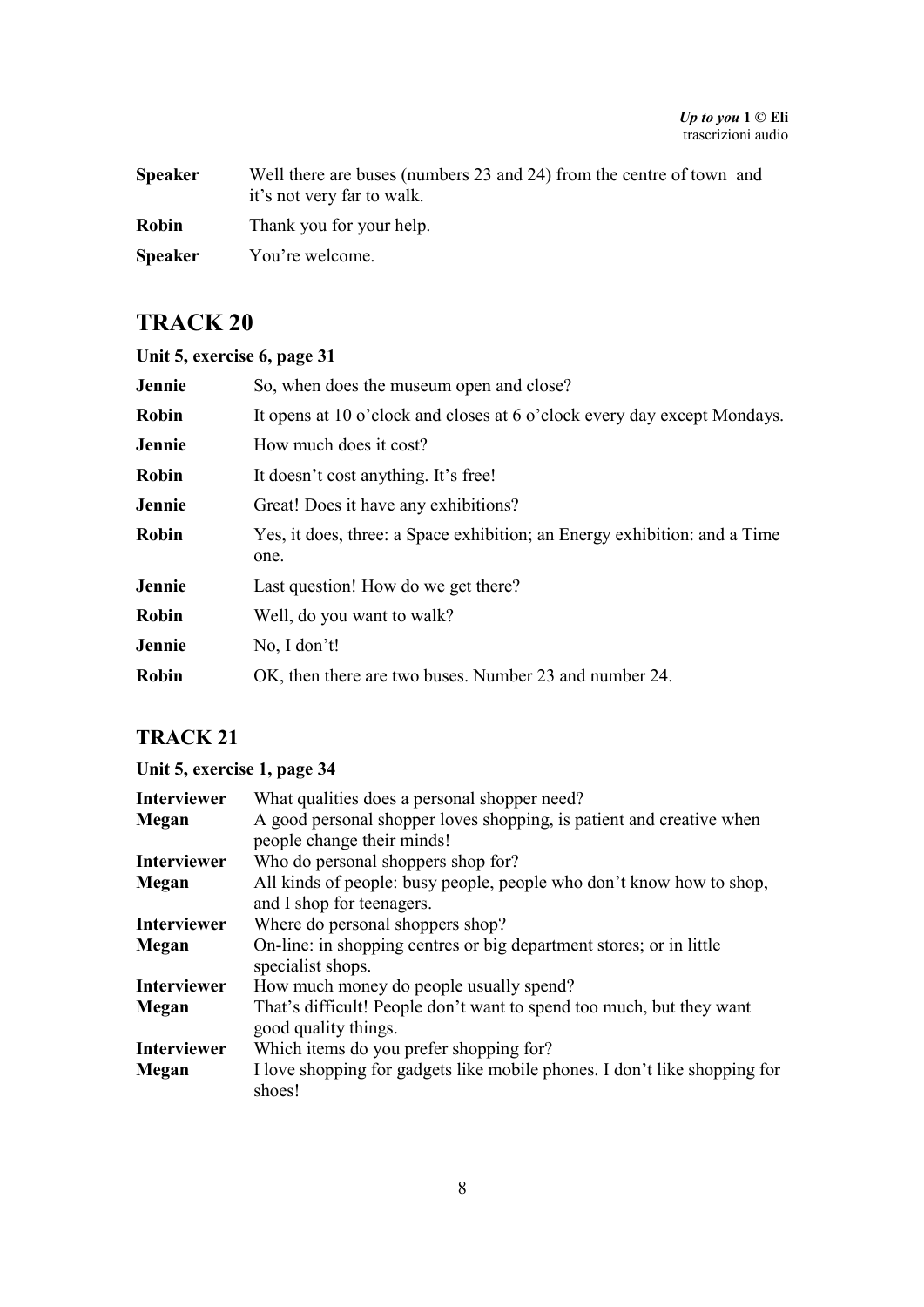#### **Unit 6, exercise 2, page 36**

| Robin        | Hey, there's a party tomorrow for Betty's birthday.                 |
|--------------|---------------------------------------------------------------------|
| Jennie       | Great! I love parties! I can help you to organise it.               |
| <b>Robin</b> | Good, thanks! Ok, I can make the sandwiches.                        |
| Jennie       | And I can buy the drinks!                                           |
| Robin        | We've got some live music, but the group can only play two songs.   |
| Jennie       | Oh dear! What about karaoke? Can you sing?                          |
| <b>Robin</b> | Oh yes, I can sing very well – We can organise the karaoke!         |
| Jennie       | Great idea! But wait, Betty can't sing at all                       |
| Robin        | No problem, she can dance quite well, so she can have a lot of fun. |
| Jennie       | Great! I can't wait for the party!                                  |

# **TRACK 23**

#### **Unit 6, exercise 5, page 37**

I can play the piano, yes I can, yes I can I can play the drums, yes I can, yes I can I can play the harmonica, oh yes I can Can you sing? No, I can't, I can't sing, no I can't!

### **TRACK 24**

#### **Unit 6, exercise 2, page 38**

| <b>Susan</b> | Well, Mark, what about you? What can you do?                                      |
|--------------|-----------------------------------------------------------------------------------|
| <b>Mark</b>  | Hmmm I can sing, but I can't dance!                                               |
| <b>Susan</b> | Ha ha! I can dance, but I can't sing!                                             |
| <b>Mark</b>  | And I can play the guitar                                                         |
| <b>Susan</b> | Great! I can't play the guitar And what about languages? Can you<br>speak French? |
| <b>Mark</b>  | No, I can't speak French, but I can speak Italian.                                |
| <b>Susan</b> | I can speak Italian too!                                                          |

### **TRACK 25**

#### **Unit 6, exercise 1, page 40**

**Hilda** People think a school for magicians is a lot of fun, and yes, sometimes it can be fun, but it's usually very boring. You can read about my school in the *Harry Potter* books, but now Harry is not here anymore, it's not very exciting.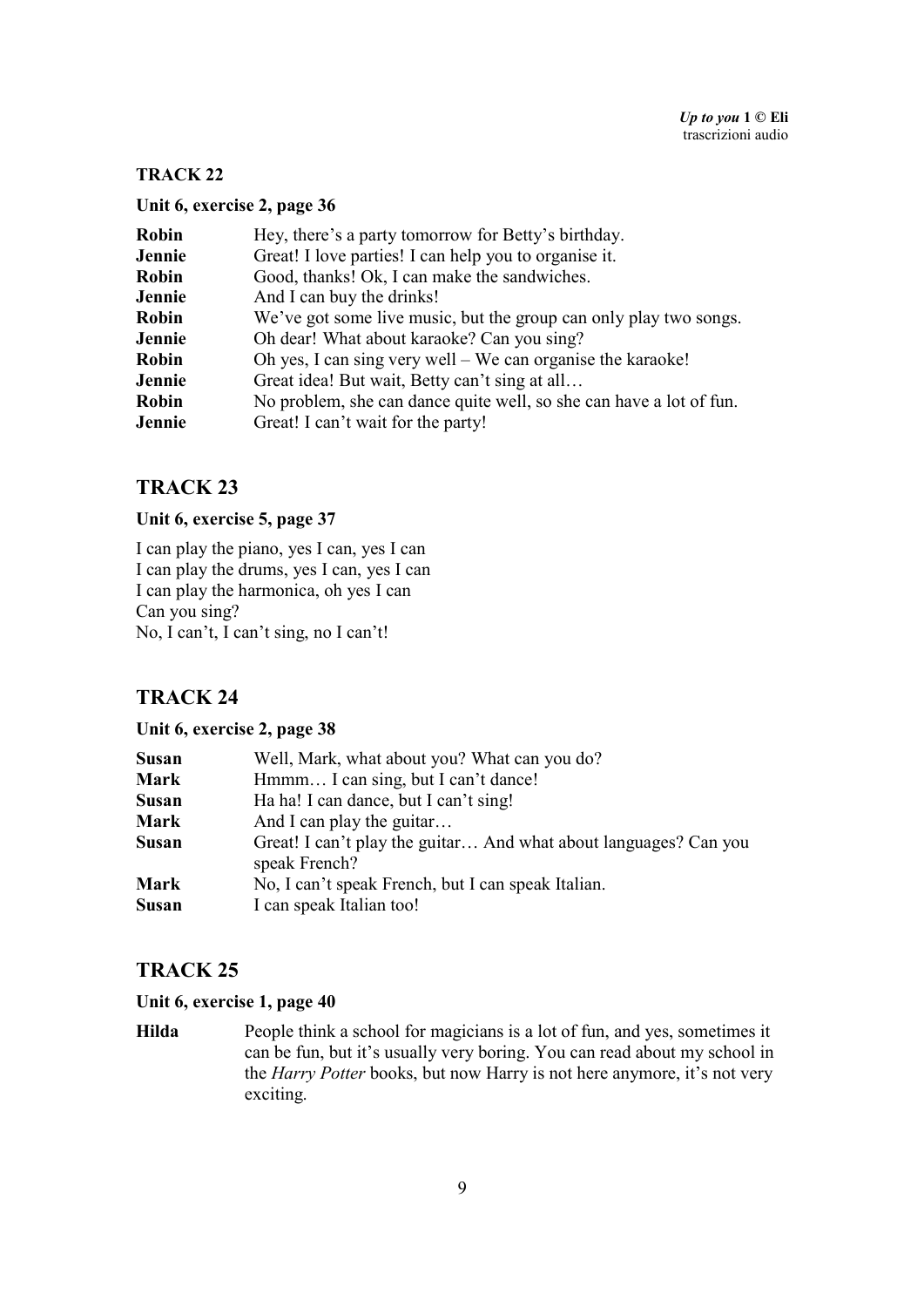We have got a lot of lessons and we can't miss any of them! I like the Charms class – I can make my school book turn into an mp3 player, but I can't do it when the teacher is in the room! I hate Transfiguration – I can't do it at all! The teacher always asks me: "Can you change your mouth and nose into a bird's beak?", but I can't…

There is a prize-giving ceremony tonight… I want to win something, but I can't do Divination, so I can't see the future! It's almost time for dinner, I can't be late – luckily for me, I can fly!

### **TRACK 26**

| Unit 6, exercise 3, page 41 |                                                                                                                                                                              |
|-----------------------------|------------------------------------------------------------------------------------------------------------------------------------------------------------------------------|
| <b>Professor Mintle</b>     | So, Professor Poppins, who do you think deserves a prize?                                                                                                                    |
| <b>Professor Poppins</b>    | Well, Fred can do card tricks quite well. I like them, but they<br>aren't very exciting.                                                                                     |
| <b>Professor Mintle</b>     | Yes, I know. For the prize we need somebody who can do<br>something really well.                                                                                             |
| <b>Professor Poppins</b>    | What about Tom? He can do party tricks very well.                                                                                                                            |
| <b>Professor Mintle</b>     | Yes, he can make coins disappear. But he can't make them re-<br>appear.                                                                                                      |
| <b>Professor Poppins</b>    | Janine can.                                                                                                                                                                  |
| <b>Professor Mintle</b>     | Oh yes, Janine. What about Sonya? She can turn a chair into a<br>table.                                                                                                      |
| <b>Professor Poppins</b>    | Yes, Sonya is a good candidate for the prize.                                                                                                                                |
| <b>Professor Mintle</b>     | I'm not sure though, because she can do Charms very well but she<br>can't do Transfiguration at all.                                                                         |
| <b>Professor Poppins</b>    | No, she can't.                                                                                                                                                               |
| <b>Professor Mintle</b>     | And Hilda? What can she do?                                                                                                                                                  |
| <b>Professor Poppins</b>    | Ah well Hilda is my favourite. She can't do Transfiguration, but<br>she can do Charms very well – when I am out of the room she<br>always turns her book into an mp3 player! |
| <b>Professor Mintle</b>     | Great! But we can't give her the prize for that! It's not good for<br>our image as teachers!                                                                                 |
| <b>Professor Poppins</b>    | Yes, you're right Who can do Transfiguration?                                                                                                                                |
| <b>Professor Mintle</b>     | Nobody can do it very well Oh dear                                                                                                                                           |

# **TRACK 27 Unit 6, exercise 4, page 41**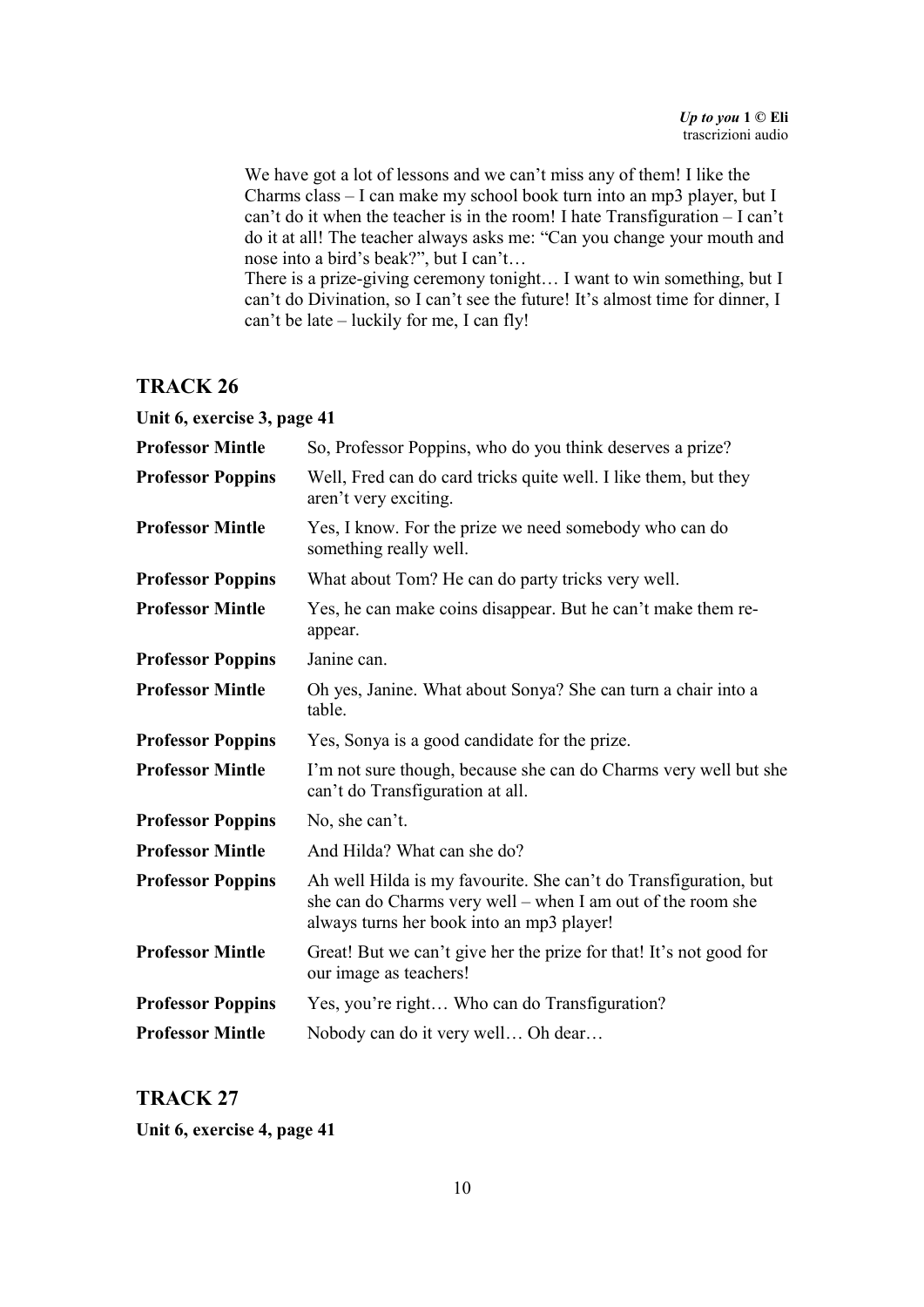A canner can can anything that he can,

But a canner can't can a can, can he?

# **TRACK 28**

**Unit 6, exercise 5, page 41** 

| Sonya                    | Who wants a sandwich?           |
|--------------------------|---------------------------------|
| <b>Professor Poppins</b> | And now, it's time for karaoke! |
| Fred                     | I want an orange juice!         |
| Sonya                    | Goodbye Ms Poppins!             |

### **TRACK 29**

#### **Unit 7, exercise 4, page 43**

cat furry, silky sleeping, purring, meowing tail, fur, tongue, collar barking, playing, licking friendly, big dog

### **TRACK 30**

#### **Unit 7, exercise 2, page 44**

Everyone looks great! Holli and Ben are wearing denim Jeans, but James is wearing grey baggy trousers.

Oh, and a flowery yellow shirt!

Holli's wearing those lovely new black boots and a spotted red and white t-shirt.

Ben and James are wearing trainers as usual.

Ben's also wearing a really cool cowboy hat and a lovely brown checked shirt.

### **TRACK 31**

#### **Unit 7, exercise 4, page 47**

Sweatshop workers are working more than 80 hours a week and they are making just 7p an hour!

They are earning 1/4 to 1/2 of what they need to provide basic food, shelter, energy, clothing, education and transportation for themselves and their families.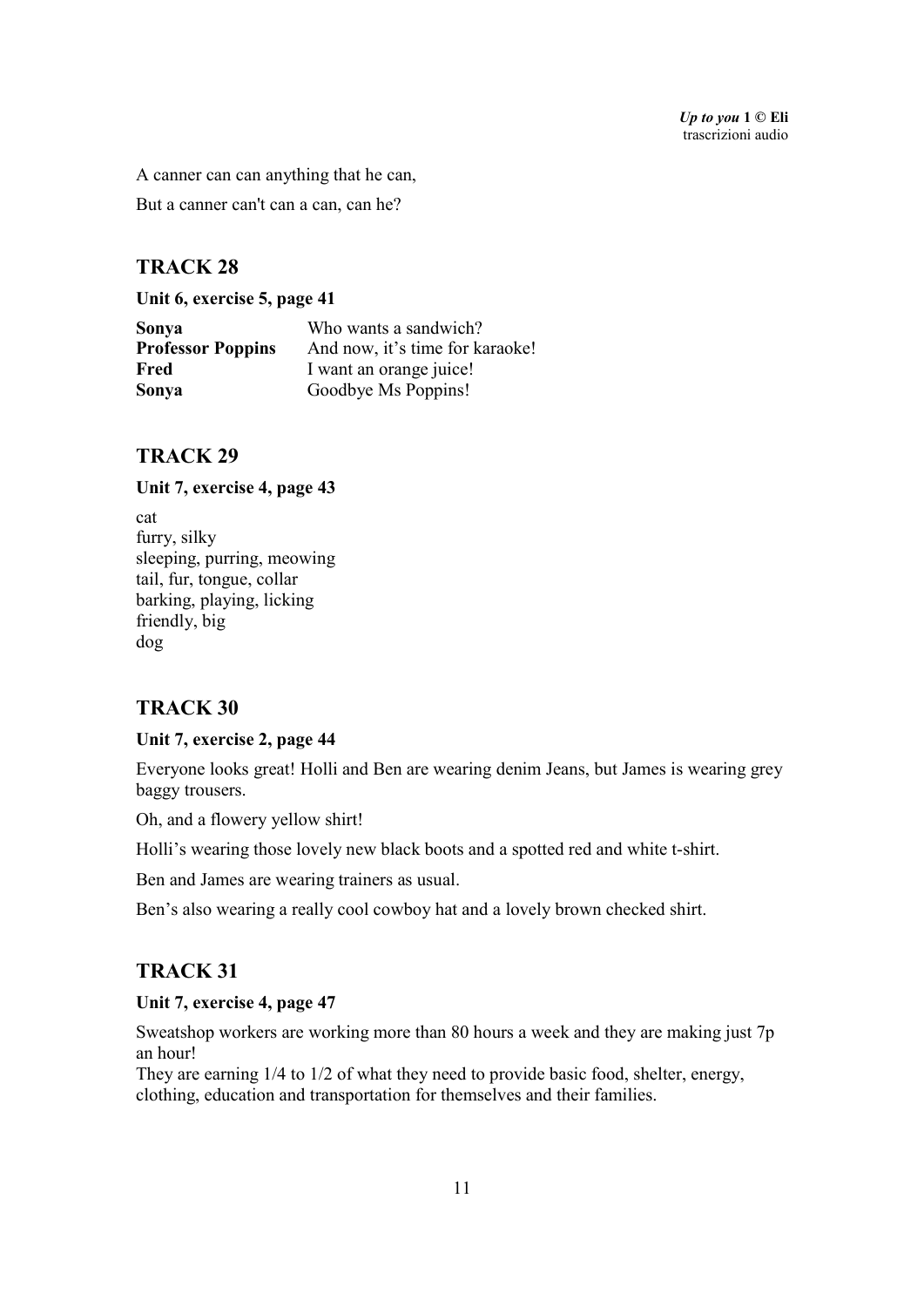Almost 75% of what you are paying for clothes is pure profit for the sellers – but not for the people making the clothes.

#### **What you can do**

Check the label on your clothes when you buy them. Most sweatshops are in developing countries like Bangladesh, India, and Indonesia.

Check the internet to find out which shops use sweatshops to produce their clothes and stop buying from them.

Buy Fairtrade, ethical clothes from companies that don't use sweatshops.

Tell your friends and families to do the same!

### **TRACK 32**

**Unit 8, exercise 4, page 49** 

| <b>Sharon's Mother</b> | Hello.                                                                             |
|------------------------|------------------------------------------------------------------------------------|
| Caroline               | Hello. This is Caroline. I'm looking for Sharon.                                   |
| <b>Sharon's Mother</b> | Sorry, Sharon isn't at home now. Do you want to leave a message?                   |
| Caroline               | Yes, please. I'm looking for a present for my grandmother – does                   |
|                        | Sharon want to come shopping? She's got great ideas!                               |
| <b>Sharon's Mother</b> | OK. Sharon loves shopping! I hope she has got a good idea for<br>your grandmother. |
| Caroline               | Thank you! Goodbye!                                                                |
| <b>Sharon's Mother</b> | Goodbye!                                                                           |

# **TRACK 33**

#### **Unit 8, exercise 4, page 51**

Here we are today live from the Millennium Stadium for the Party Poopers concert – I'm sitting about 20 metres from the stage. It's looking good – it isn't raining and the sun is shining!

Look, here comes someone... The support band – the Raspberries... Oh dear! They aren't playing very well! The people in the audience aren't listening… Luckily they aren't throwing old fruit and vegetables! What are we waiting for? We want the Party Poopers!

### **TRACK 34**

#### **Unit 8, exercise 1, page 52**

What a great song! Are you listening, Jennie and Robin? I dedicate that song to you. It's Luke Laser with you until four o'clock! We've got some great music coming to you today on Radio 21. We're not playing songs from the 60's, 70's, 80's and 90's – we only play songs from the 21st Century!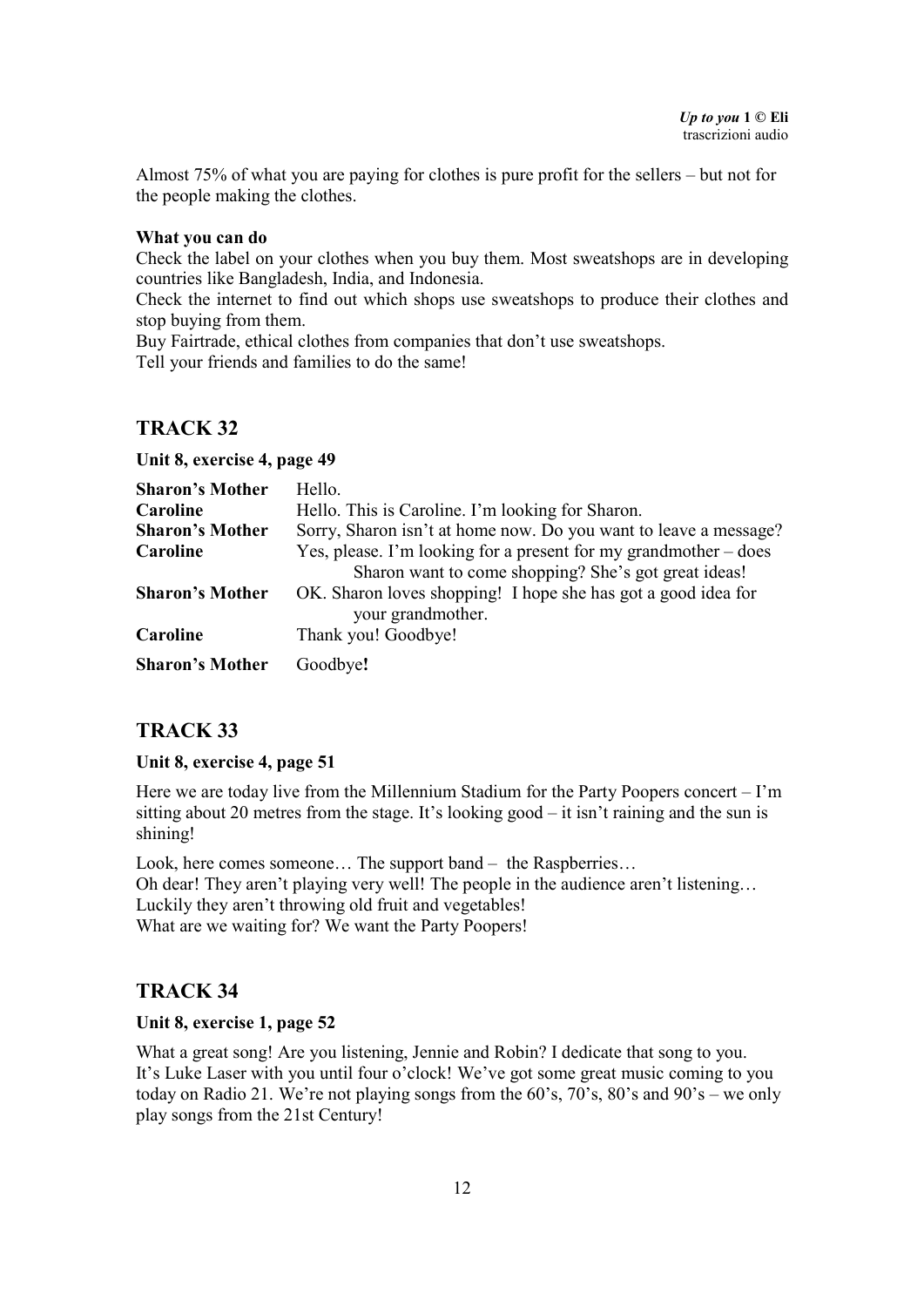What are we doing today at Radio 21? Well, DJ Fonzie is not broadcasting from the studio here – he's on Napa Beach, and he's meeting all his fans, so we're expecting a big crowd down there today.

Ok, it's time for more music… This song is for Josephine. You say you're not going to the beach this summer – but why not? The sun isn't shining today, but who knows about tomorrow? This one is for you, on Radio 21!

## **TRACK 35**

**Unit 8, exercise 4, page 53**  Is an itchy inchworm itching?

# **TRACK 36**

#### **Unit 9, exercise 1, page 54**

Are the summer holidays too long? Are your friends always saying to you: "What shall we do today?"

There are lots of FREE activities around the city – something for everybody!

Do you like playing team sports but don't like getting wet when it rains? Try five-a side football. You can play indoors or outdoors and there are always plenty of people to play against.

Too active? Why don't you have a go at playing tag rugby? It's like rugby, but there's no direct contact with other players, so it's not dangerous. You try dodging your attacker, while he or she tries pulling the velcro tags from your kit and stopping you scoring. It's great fun!

Too tiring? What about playing Frisbee? The rules say you can't run when you've got it in your hands – so plenty of time to have a break!

Too boring? How about trying street dance? Impress your friends with new moves and grooves from the streets! It's new and exciting and really tiring!

# **TRACK 37**

#### **Unit 9, exercise 5, page 55**

| Robin        | Hi, Jennie! What shall we do today?                                 |
|--------------|---------------------------------------------------------------------|
| Jennie       | I know! Why don't we go swimming?                                   |
| Robin        | I don't mind swimming, but it's not very exciting. How about going  |
|              | rollerblading? I love rollerblading!                                |
| Jennie       | Oh! I don't like it at all. It's boring! But I love playing tennis. |
| <b>Robin</b> | Do you? I hate it! What about going horse riding?                   |
| Jennie       | Oh no! I hate horse riding. It's too dangerous!                     |
| <b>Robin</b> | So what can we do?                                                  |
| Jennie       | How about playing basketball? We both like it.                      |
| <b>Robin</b> | Ok, let's go!                                                       |
|              |                                                                     |